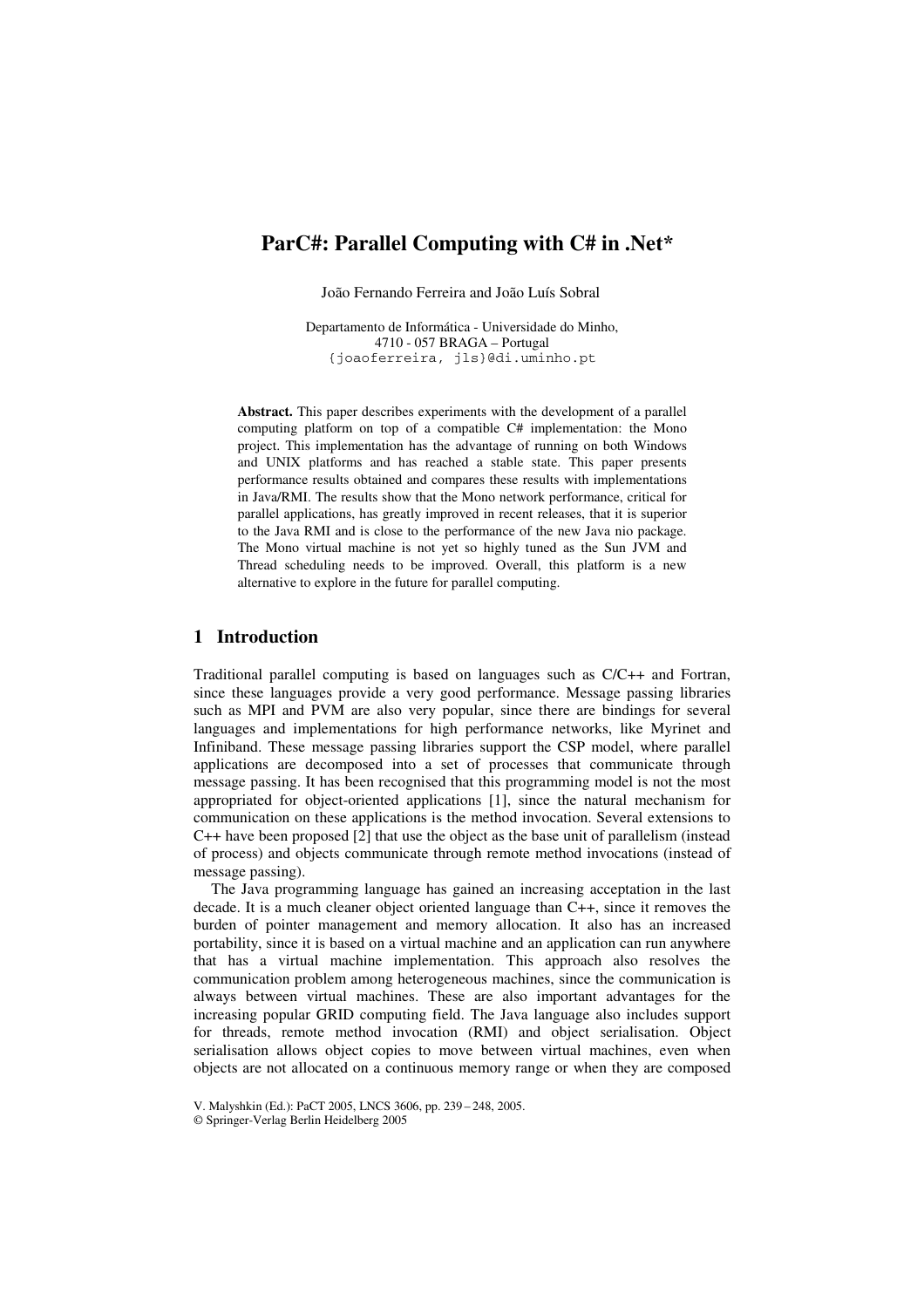by several objects. The serialisation mechanism can automatically copy the object to a continuous stream that can be sent to another virtual machine, which can reconstruct a copy of the original object structure on the remote machine.

Several works are based on the Java platform for parallel computing: performance improvements to the original RMI implementation [3], thread distribution among virtual machines [4][5], MPI bindings [6] and implementation of higher level programming paradigms [7], just to name a few.

Microsoft has proposed the .Net platform to compete against the Java success. In particular, the C# language closely resembles to Java: it is also based on a virtual machine; it relieves the programmer from memory allocation and pointer management issues; it includes thread support in the language specification and supports RMI. However, the C# language includes some improvements; namely, it provides support for asynchronous method invocation and several ways to publish remote objects, which will be discussed in more detail in the next section. The main Microsoft .Net platform drawback is the lack of support in other platforms besides Microsoft Windows. This may explain the limited number of research projects related to .Net platform on clusters, since clusters mainly run Linux operating systems or other UNIX variants.

The Mono project is a free .Net platform implementation that runs on several operating systems, including Linux machines. This paper describes the experience acquired when porting a parallel object oriented system to this platform. The rest of this paper is organised as follows. Section 2 presents a more detailed comparison of the supported concurrency and distribution mechanisms of MPI, Java and C#. Section 3 presents the proposed platform, including the programming model and its implementation on the Mono platform. Section 4 presents performance results. Section 5 closes the paper with suggestions for future work.

## **2 C# Remoting Versus MPI and JAVA RMI**

The Message Passing Interface (MPI) is a collection of routines for inter process communication. The mechanisms for communication are based on explicit message send and receive, where each process is identified by its rank in the communication group. MPI has a large set of primitives to send and receive messages, namely, blocking and unblocking sends and receives; broadcasts and reductions. MPI requires explicit packing and unpacking of messages (i.e., a data structure residing in a non-continuous memory must be packed into a continuous memory area before being sent and must be unpacked in the receiver). A thread library such as Pthreads can be used to create multithreaded applications. However, most MPI implementations are not thread safe, increasing the application complexity, when several threads in the same process need to access to the MPI library.

The Java language specification includes support for multithreaded applications through the Thread class and the Runnable interface. The thread method start initiates the execution of a new thread that executes the run method of an object implementing the Runnable interface. Synchronised methods prevent two threads from simultaneously executing code in the same object, avoiding data races. The Java RMI provides remote method invocations among Java virtual machines. Using RMI involves several steps, which considerably increase the burden to use it: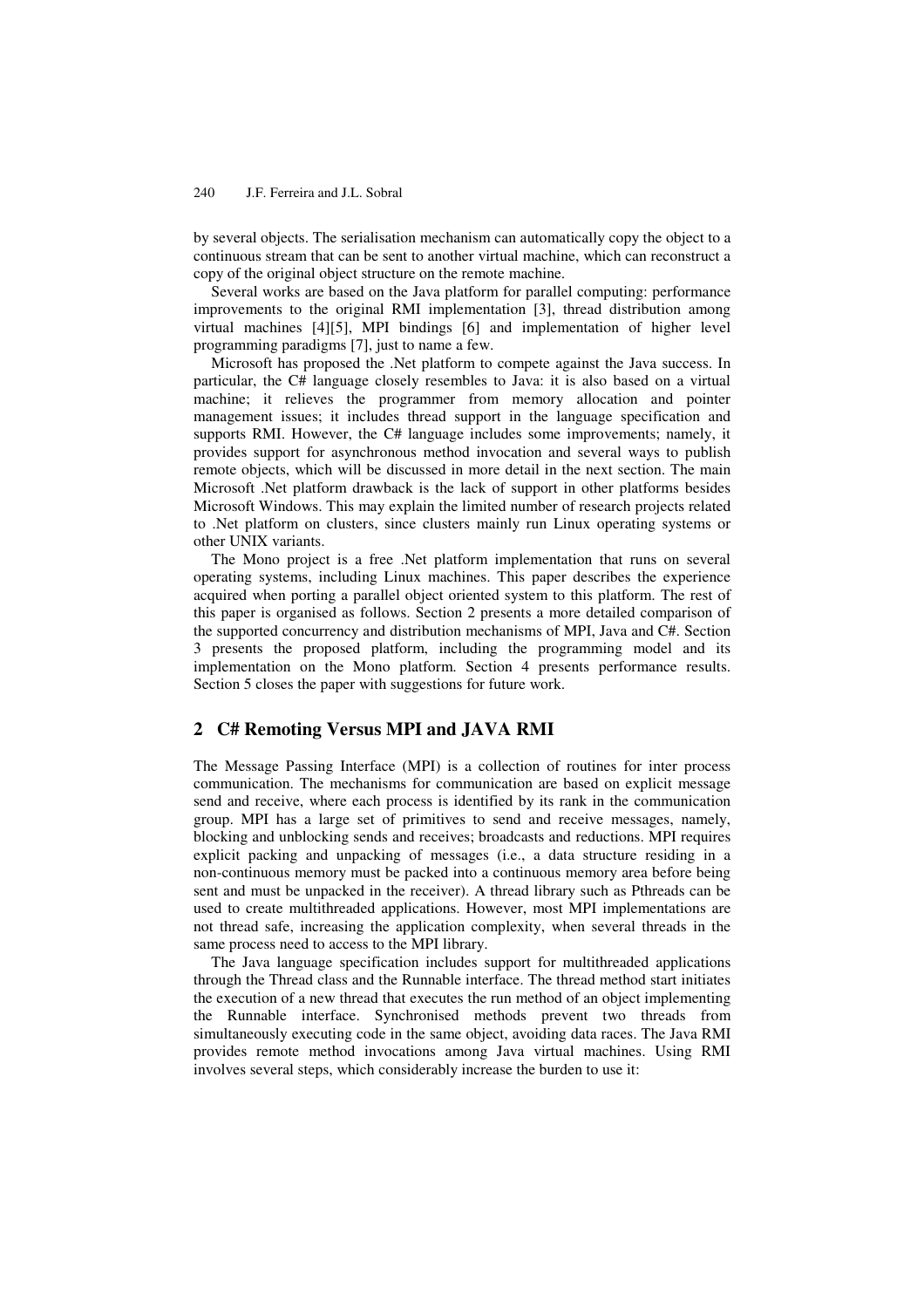- 1. Server classes must implement an interface, which must extend the *Remote* interface, and its methods must throw a *RemoteException*.
- 2. Each server object must be manually instantiated (by introducing a *main* method on the server class), exported to be remotely available and registered in a name server to provide remote references to it;
- 3. Client classes must contact a name server to obtain a local reference to a remote object;
- 4. Each remote call must include a *try { … } catch* statement to deal with *RemoteExcetions*;
- 5. For each server class it is required to run the *rmic* utility to generate proxies and ties that are, respectively, used by the client and server class in a transparent way.

Fig. 1 illustrates these required transforms for a simple remote class that performs a division of two numbers.

```
public class DServer { 
 public double divide(double d1, double d2) { 
 return d1 / d2; 
 } 
public class DivideClient { 
 public static void main(String args[]) { 
 DServer ds = new DServer(); 
 double d1 = Double.valueOf(args[0]).doubleValue(); 
 double d2 = Double.valueOf(args[1]).doubleValue(); 
 double result = ds.divide(d1, d2); 
    } 
}
```

```
public interface IDServer extends Remote {
   double divide(double d1, double d2) throws RemoteException:
} 
public class DServer extends UnicastRemoteObject implements IDServer { 
 public double divide(double d1, double d2) throws RemoteException { 
 return d1 / d2; 
    } 
    public static void main(String args[]) { 
try {<br>DServer dsi = new DServer();<br>Naming.rebind("rmi://host:1050/DivideServer",dsi);<br>} catch(Exception e) { e.printStackTrace(); }
    } 
} 
public class DivideClient { 
    public static void main(String args[]) { 
 try { 
 IDServer ds; // Obtains a reference to the remote object 
ds = (IDServer) Naming.lookup("rmi://host:1050/DivideServer");<br>double d1 = Double.valueOf(args[0]).doubleValue();<br>double d2 = Double.valueOf(args[1]).doubleValue();
double result = ds.divide(d1, d2);<br>} catch(RemoteException ex) { ex.printStackTrace(); }
} 
                                                                                                                \mathbf 0\boldsymbol{e}\boldsymbol{\Theta}\boldsymbol{\Theta}
```
**Fig. 1.** Conversion of a Java class to a remote class

With RMI the only binding between the client and the server is the registered name of the server object (*host:1050/DivideServer* in the figure), which truly provides location transparency. All objects passed among remote classes should implement the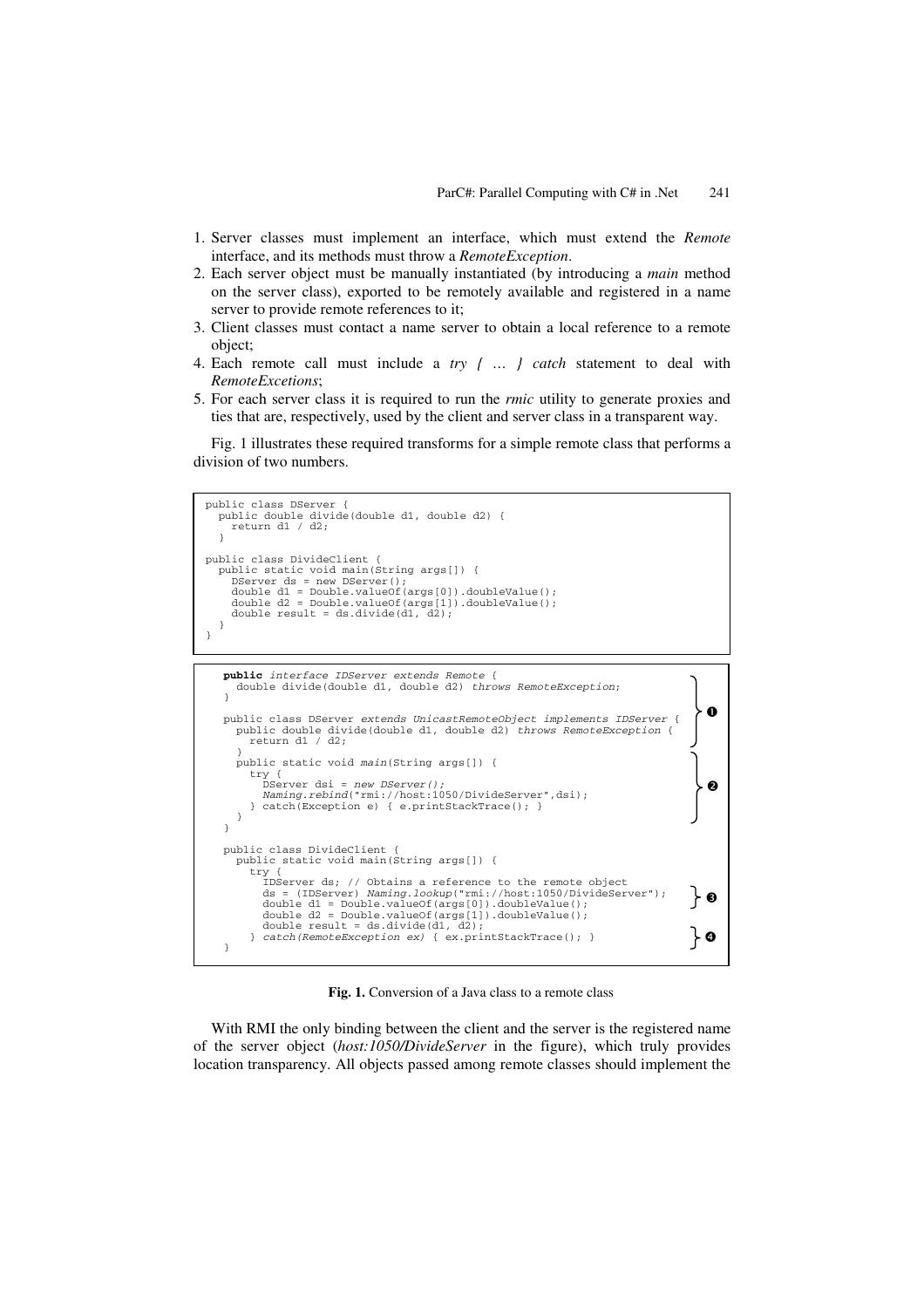interface *serializable*, providing a way to automatically send object copies among virtual machines.

The .Net platform implements threads in a way similar to Java, but the use of remote method invocations has become simpler and several improvements have been added. One important difference is the various alternatives to publish remote objects (step 2 from the previous list). In addition to publish objects explicitly instantiated, it is possible to register an object factory that instantiates objects at request. This object factory has two alternatives to instantiate objects:

- 1. singleton all remote calls are executed by the same object instance;
- 2. singlecall each remote call may be executed by a different instance (i.e., object state is not maintained between remote calls).

Fig. 2 presents the code in Fig. 1 converted to C#.

```
public interface IDServer
    double divide(double d1, double d2); 
} 
public class DServer : MarshalByRefObject, IDServer { 
 public double divide(double d1, double d2) { 
 return d1 / d2; 
 } 
 public static int Main (string [] args) { 
 TcpChannel cn = new TcpChannel (1050); 
        ChannelServices.RegisterChannel(cn); 
 RemotingConfiguration.RegisterWellKnownServiceType( typeof(DServer), 
 "DivideServer", WellKnownObjectMode.Singleton); 
    } 
} 
public class DivideClient { 
   public static int Main (string [] args) {
        TcpChannel cn = new TcpChannel(); 
ChannelServices.RegisterChannel(cn);<br>IDServer ds = (IDServer) Activator.GetObject( typeof(DivideServer),<br>"tcp://localhost:1050/DivideServer");<br>double d1 = Convert.ToDouble(args[0]);<br>double d2 = Convert.ToDouble(args[1]);
      double result = ds.divide(d1, d2);
    } 
}
```
#### **Fig. 2.** Remote class in C#

There are two important differences: no *RemoteException* needs to be thrown/caught and the server code only publishes the object factory (*RemotingConfiguration* line), not an object instance. Conversely to the Java version it is not required to generate proxy and ties, since they are automatically generated.

C# Remoting also includes support for asynchronous method invocation through *delegates*. A delegate can perform a method call in background and provides a mechanism to get the remote method return value, if required. In Java, a similar functionality must be explicitly programmed using threads.

## **3 The Platform**

The ParC# is a SCOOPP (Scalable Object Oriented Parallel Programming) implementation [8], which has been previously implemented in C++/MPI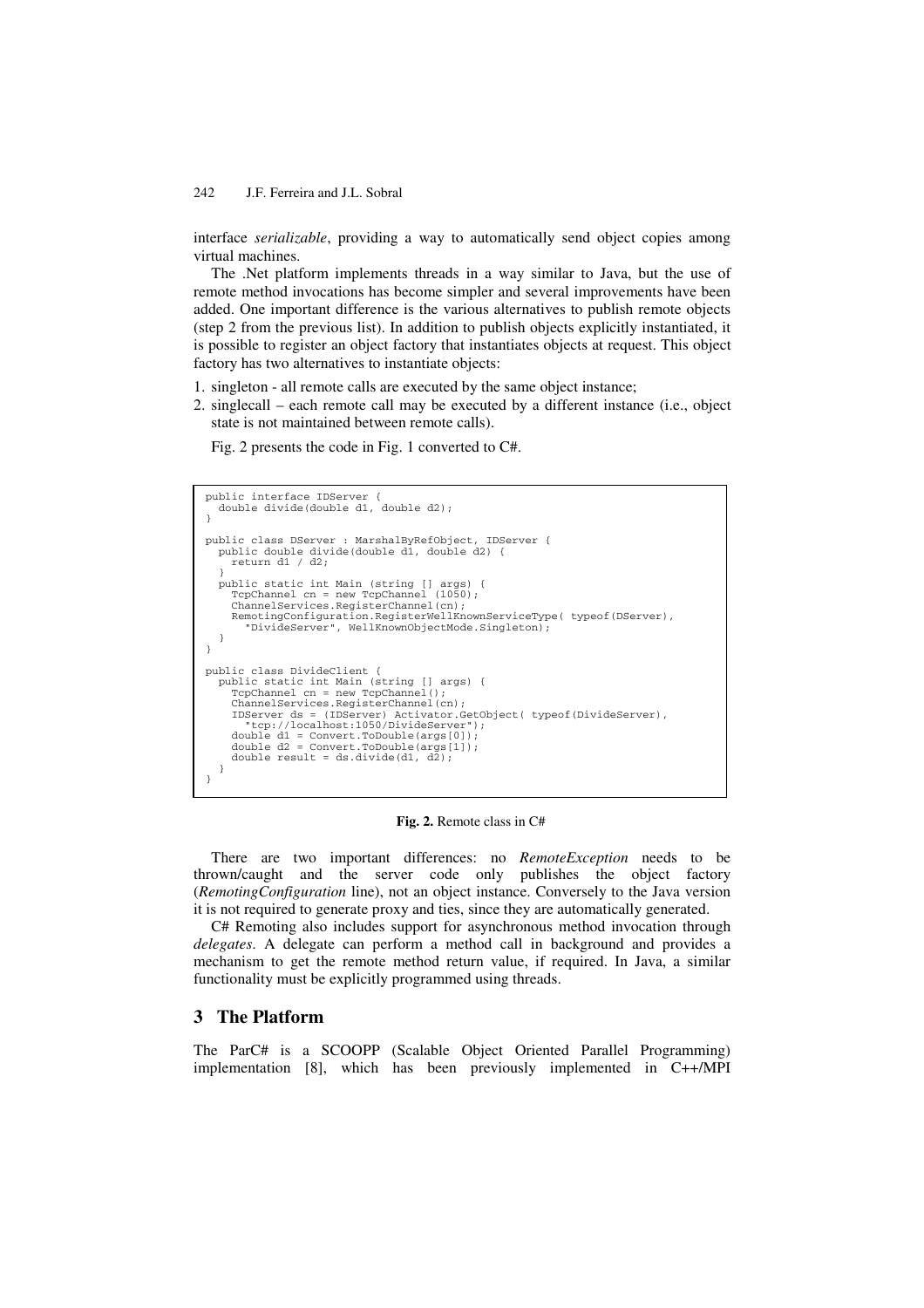(implementation called ParC++). The C# implementation is much simpler, since the C++ version must contain code to explicitly pack/unpack method tags and parameters into MPI messages, required to implement synchronous or asynchronous remote method invocations. This section shortly reviews the programming model and details the main differences between these two implementations.

### **3.1 Programming Paradigm**

SCOOPP is based on an object oriented programming paradigm supporting active and passive objects. Active objects are called parallel objects and they specify explicit parallelism, having its own thread of control. These objects model parallel tasks and are automatically distributed among processing nodes. They communicate through either asynchronous (when no value is returned) or synchronous method calls (when a value is returned).

References to parallel objects may be copied or sent as a method argument, which may lead to cycles in a dependence graph. The application's dependence graph becomes a DAG when this feature is not used.

Passive objects are supported to make easier the reuse of existing code. These objects are placed in the context of the parallel object that created them, and only copies of them are allowed to move between parallel objects.

SCOOPP removes parallelism overheads at run-time by transforming (packing) parallel objects in passive ones and by aggregating method calls [8]. These run-time optimisations are implemented through:

- − method call aggregation: (delay and) combine a series of asynchronous method calls into a single aggregate call message; this reduces message overheads and permessage latency;
- − object agglomeration: when a new object is created, create it locally so that its subsequent (asynchronous parallel) method invocations are actually executed synchronously and serially.

#### **3.2 Implementation**

The ParC++ implementation supports some extensions to C++. It includes a pre-processor, several C++ support classes and a run-time system. The pre-processor analyses the application - retrieving information about the declared parallel objects and generates code for remote object creation and remote method invocation.

The ParC++ run-time system (RTS) is based on three object classes: proxy objects (PO), implementation objects (IO) and server objects (SO).

A PO represents a local or a remote parallel object and has the same interface as the object it represents. It transparently replaces remote parallel objects and forwards all method invocations to the remote parallel object implementation (IO/SO in Fig. 3). A PO maintains the remote identification of its IO and SO. On inter-grains method calls the PO forwards the call to a remote SO, which activates the corresponding method on the IO (calls a in Fig.3). On intra-grain calls, the PO directly calls the corresponding method on the local IO (call b in Fig.3).

Converting the ParC++ prototype to C# removed a large amount of code from PO objects, since most of its functionality is already implemented by C# remoting.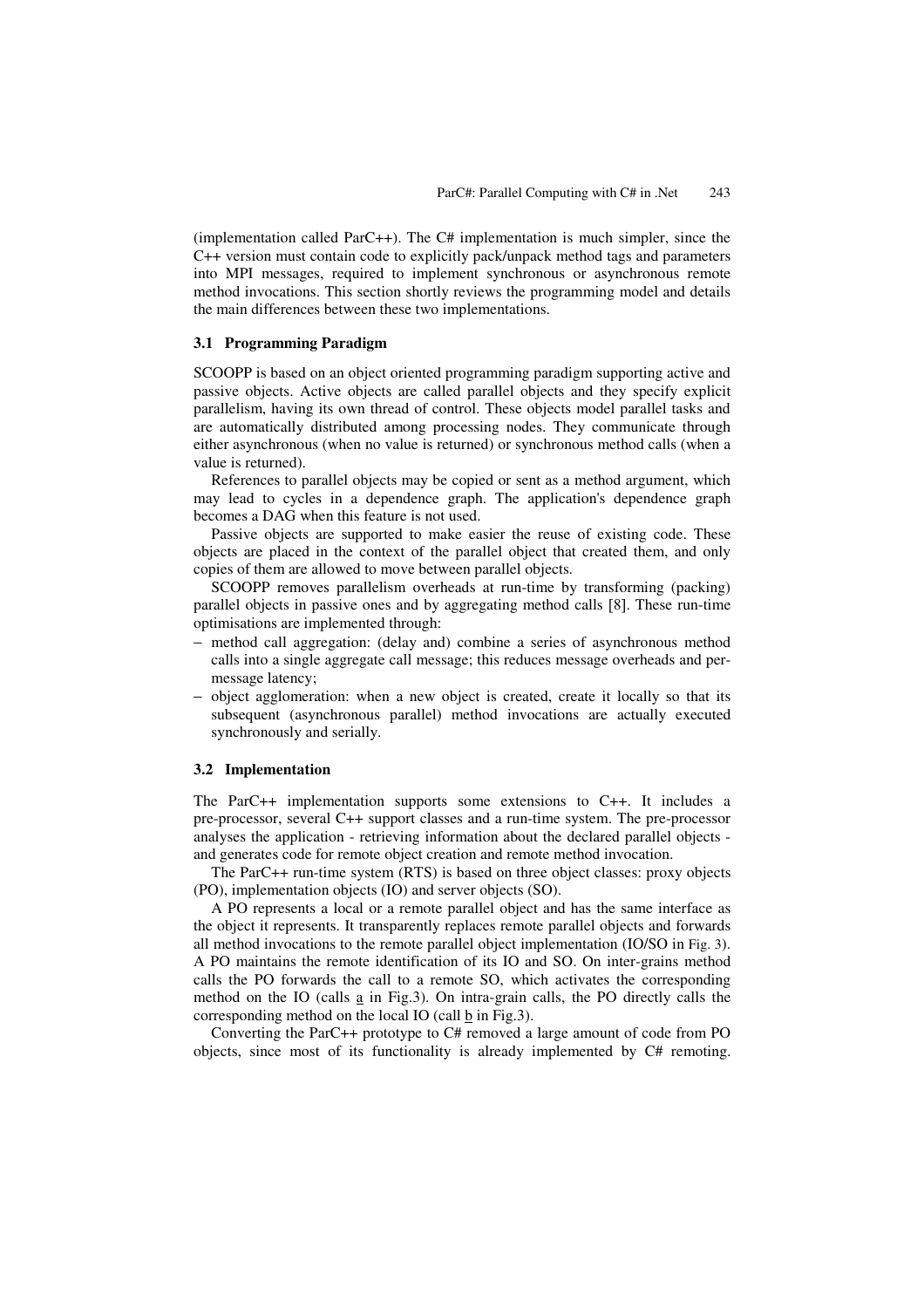

**Fig. 3.** Inter-grains a) and intra-grain b) method calls; RTS c) and d) direct object creation

However, PO objects are still required, since they perform much of the grain-size adaptation. The main simplification of PO objects arises from the elimination of code required to pack a method tag and method arguments into a MPI message. This code is directly replaced by a direct call to the corresponding method in the IO, using  $C#$ remoting. This change also allowed PO objects to transparently use remote objects or local objects (i.e., those objects created directly, when performing object agglomeration). Implementing asynchronous method invocation was simpler, since it only required the use of delegates. During the preprocessing phase, the original parallel object classes are replaced by generated PO classes.

Fig. 4 presents a simple source code and the PO code generated by the preprocessor. This code calls the *process* method asynchronously, using a delegate.

```
public class PrimeServer : PrimeFilter { 
   public void process(int[] num) { 
 ... 
   } 
} 
public class PrimeServer : PrimeFilter { // PO object 
public delegate void RemoteAsyncDelegate (int[] num ); // delegate decl.<br>PrimeServerImpl obj;
 ... 
 public void process(int[] num) { // asynchronous call using delegates 
 RemoteAsyncDelegate RemoteDel= new RemoteAsyncDelegate(obj.process); 
      IAsyncResult RemAr=RemoteDel.BeginInvoke(num,null,null); 
   } 
}
```
## **Fig. 4.** PO object using delegates

The ParC++ RTS provides run-time grain-size adaptation and load balancing through cooperation among object managers (OM) and POs. The application entry code creates one instance of the OM on each processing node. The OM controls the grain-size adaptation by instructing PO objects to perform method call aggregation and/or object agglomeration.

When a parallel object is created in the original code, the generated code creates a PO object instead. The first task of the newly created PO is to request the creation of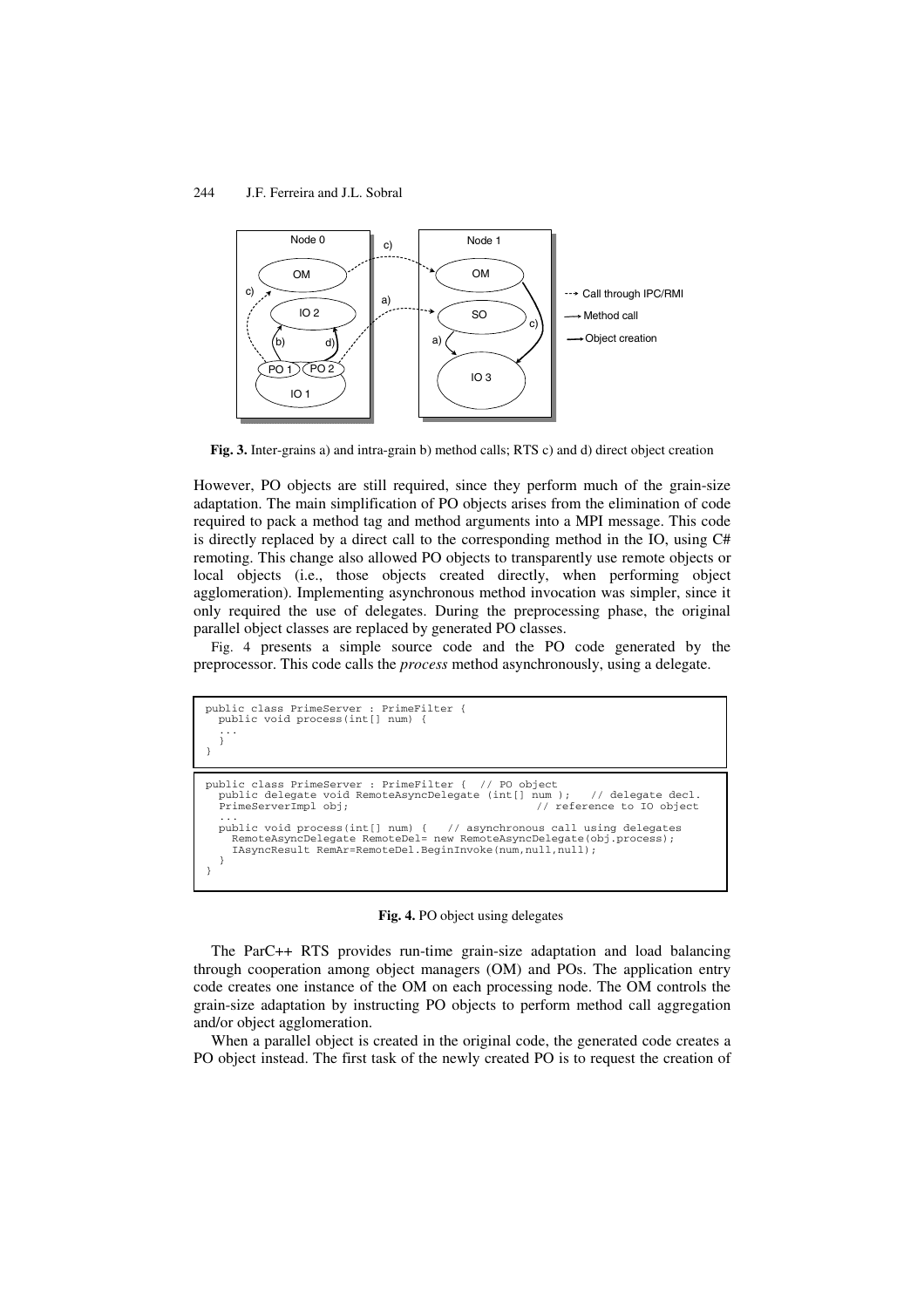the IO. When parallelism is not being removed, the OM selects a processing node to create a new IO (according to the current load distribution policy), selects or creates the associated SO and returns their identifier to the PO (calls c in Fig.3). When the RTS is removing excess of parallelism, the PO directly creates the parallel object, by locally creating the IO (call d in Fig.3) and notifying the RTS. In ParC# this generated code is very similar to the ParC++ code and it is placed on the PO object constructor. shows the PO generated constructor from the example in Fig. 4.

```
public class PrimeServer : PrimeFilter { // PO object 
   PrimeServerImpl obj;
                                                                                     // reference to IO object
 ... 
 public PrimeServer() { 
      if (aglomerateObj) { \qquad // perform agglomeration?<br>
obj = new PrimeServerImpl(); \qquad // intra-grain object creation
                                                                            // intra-grain object creation
           ... // notify local OM 
}<br>else {<br>...//contact OM to get a (host) and tcp (port) for the new object<br>string uri="tcp://"+host+":"+port+"/factory.soap";<br>//gets a reference to the remote factory (rf)<br>rf =(RemoteFactory)Activator.GetObject(typeof(Remo
   } 
}
```
**Fig. 5.** PO generated code for IO object creation

```
public class PrimeServerImpl : MarshalByRefObject { 
 ... 
 public void process(int[] num) { 
      ... // copy of the original method implementation 
   } 
} 
   object factory
public class RemoteFactory : MarshalByRefObject { 
 ... 
 public PrimeServerImpl PrimeServer() { 
     return new PrimeServerImpl(); 
  \lambda} 
// main code the register the factory 
public static void Main (string [] args) { 
 ... 
 RemotingConfiguration.RegisterWellKnownServiceType(typeof(RemoteFactory), 
           factory.soap", WellKnownObjectMode.Singleton);
}
```
**Fig. 6.** IO code and the corresponding factory

In ParC++ SO objects are active entities (i.e., threads) that continuously receive messages from PO objects, calling the requested method on local IO and, if needed, returning the result value to the caller. The ParC# implementation no longer requires SO objects and the corresponding message loop to receive external messages, since this loop is implemented by the C# remoting.

The object manager in the ParC++ implementation had the responsibility to perform load management and explicit object creation. A factory was generated for each class and instantiated on each node to implement this functionality. On the C#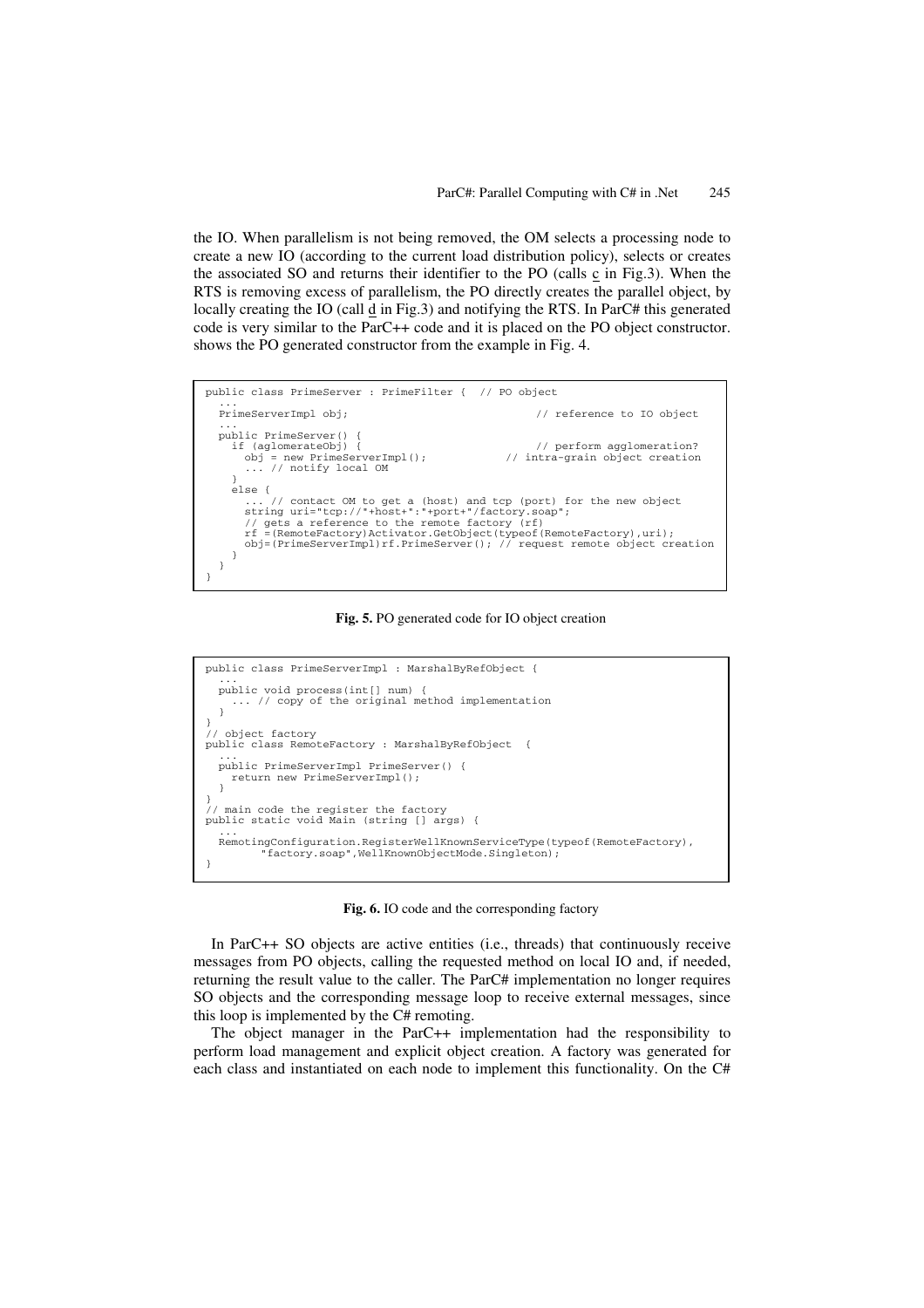prototype this functionality was separated form the OM code since object factories can be automatically registered in the boot code of each node. Fig. 6 shows the code of the generated IO from the previous example and also shows the generated object factory and the code to register this factory.

Aggregating several method calls in a single message required the introduction of a new method in the implementation object to process a pack of several method calls. The parameters of the several invocations are placed in an array structure that is constructed on the PO side and fetched from the array on the IO side. Fig. 7. presents the generated code for method call aggregation.

```
public class PrimeServer : PrimeFilter { // PO with method call aggregation 
   [Serializable] 
 struct paramsprocess { 
 public int[] num; 
 } // array structure for multiple invocations 
 public ArrayList processList = new ArrayList(); 
  paramsprocess processStruct = new paramsprocess();
  public void process (int[] num) {<br>if (currentCall++<maxCalls) {
                                                        \frac{1}{\sqrt{2}} maxCalls = calls per message
 processStruct.num=num; 
 processList.Add(processStruct); 
        currentCall++; 
     } else { 
        obj.processN(processList, maxCalls); 
 } 
} 
public class PrimeServerImpl : MarshalByRefObject { // IO code 
 ... 
 public void processN (ArrayList a, int nInv) { 
     paramsprocess b; 
      for (int i=0;i<maxCalls;i++) { 
 b=(paramsprocess)(a[i]); 
 process(b.num); 
   } 
}
```
**Fig. 7.** Method call aggregation code

## **4 Performance Results**

Performance evaluation was performed through low and high level tests. The low level evaluation measures the base communication latency and bandwidth. The high level evaluation measures the application performance with a simple application. These tests were run in a Linux cluster, connected through a 100 Mbit Ethernet. Each node is a dual Athlon MP 1800+ and has 512 MB of RAM.

Low-level performance was evaluated by a ping-pong test, where messages with several sizes are exchanged between two nodes. These tests compare the Mono Remoting (version 1.1.7) performance against an equivalent Java RMI (SDK 1.4.2) application and an MPI version (MPICH 1.2.6 and GNU g++ 3.2.2). Both Java and the Mono implementations use a remote object, where an array of integers is sent and received as the method parameter and return type. In these results the performance penalty introduced by the ParC# platform is not noticeable (results not shown). The MPI version uses the MPI\_Send and MPI\_Recv primitives.

Inter-node bandwidth (Fig. 8b) shows that the MPI bandwidth performance is superior to Java and Mono. This is explained by the high level nature of the remote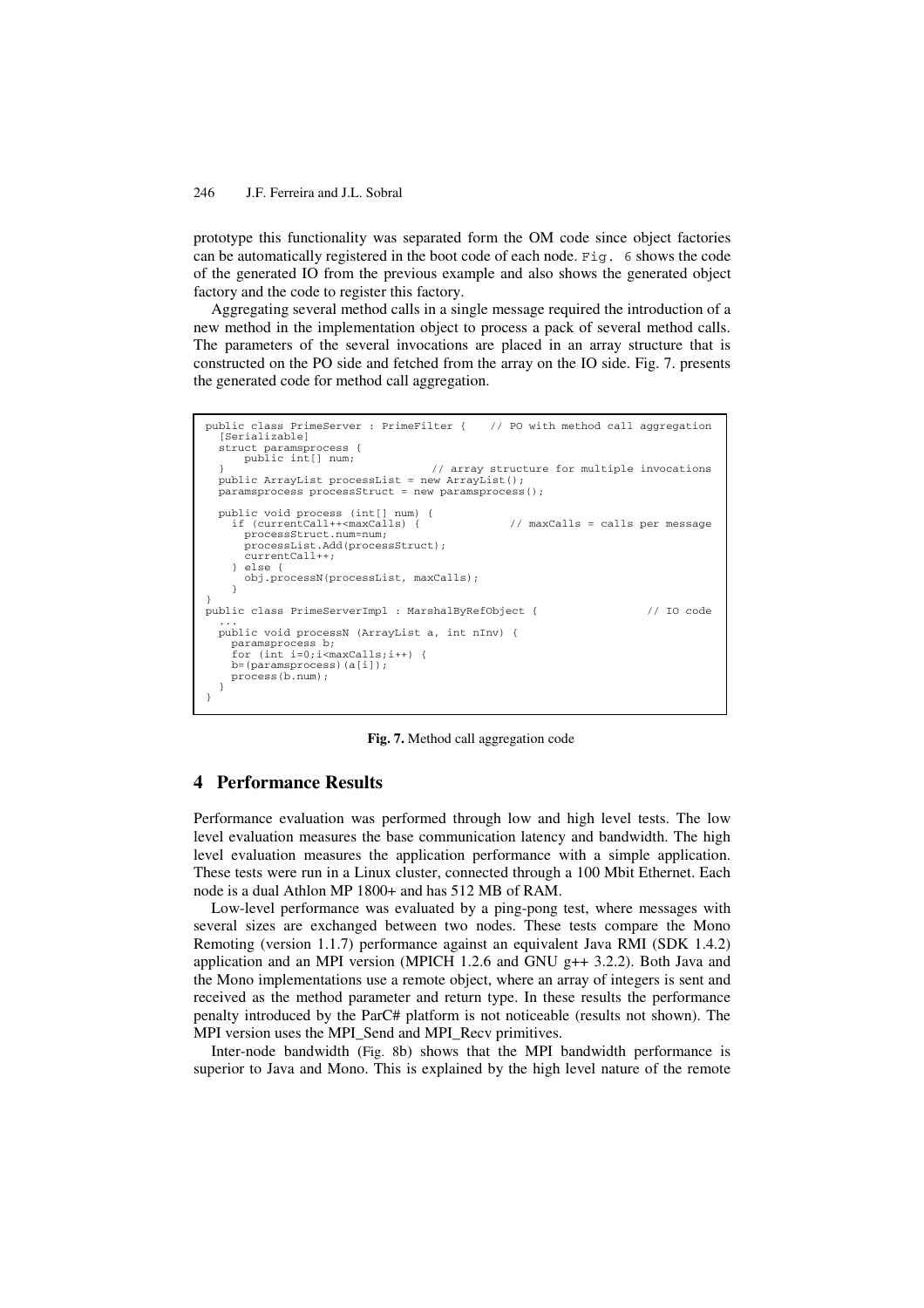method invocation and the well-optimised version of MPI. Also, for large messages, the Mono performance lags behind the Java implementation. This may be explained by the fact that the Mono platform is relatively new, when compared to the other alternatives and it is not yet so well tuned.

Inter node latency in Mono (not shown) is between the Java RMI and the MPI latency (respectively, 520, 273 and 100us). This low latency is promising for parallel applications since it is in the same order as highly optimised Java RMI



**Fig. 8.** Inter-node bandwidth a) Mono versus other; b) Mono implementations



**Fig. 9.** Parallel Ray Tracer execution time

implementations [3]. This latency is very close to the performance of the Java nio package (introduced in Java 4). However, this Java package is more low level, based on message passing. Fig. 8b compares the performance of various Mono implementations; it shows that Mono performance has radically increased from release 1.0.5 and the low performance of an Http channel.

The high level evaluation was performed using a parallel Ray Tracer from the Java Grande Forum, converted to C#. This application was parallelised using a farming approach, where each worker renders several lines from the generated image.